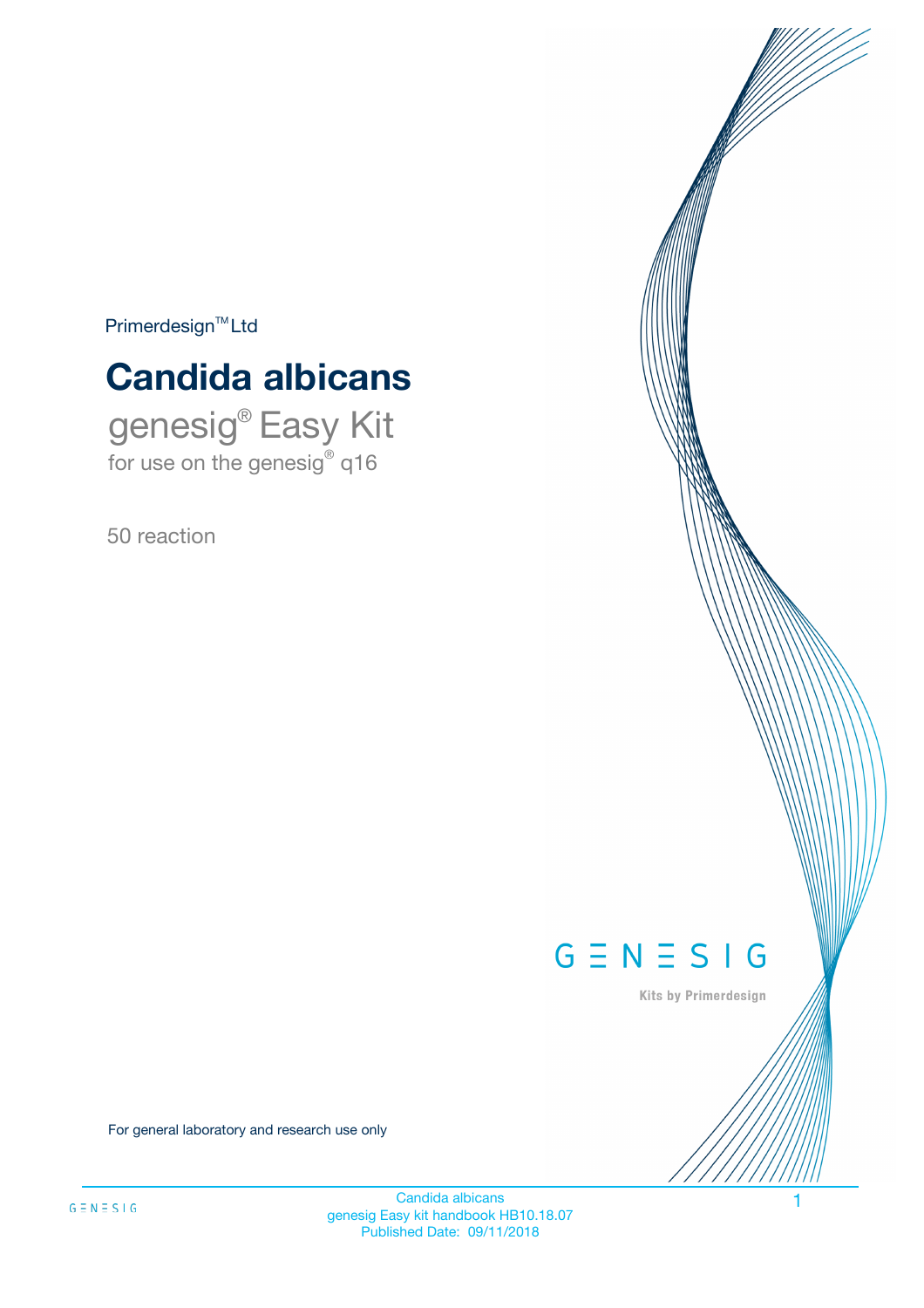# genesig® Easy: at a glance guide

#### **For each DNA test**

| Component               | <b>Volume</b> | Lab-in-a-box pipette |  |
|-------------------------|---------------|----------------------|--|
| C.albicans reaction mix | 10 µl         |                      |  |
| <b>Your DNA sample</b>  | 10 µl         |                      |  |

#### **For each positive control**

| Component                 | Volume | Lab-in-a-box pipette |  |
|---------------------------|--------|----------------------|--|
| C.albicans reaction mix   | 10 µl  |                      |  |
| Positive control template | 10 µl  |                      |  |

#### **For each negative control**

| Component               | <b>Volume</b>   | Lab-in-a-box pipette |  |
|-------------------------|-----------------|----------------------|--|
| C.albicans reaction mix | 10 <sub>µ</sub> |                      |  |
| <u>Water</u>            | 10 <sub>µ</sub> |                      |  |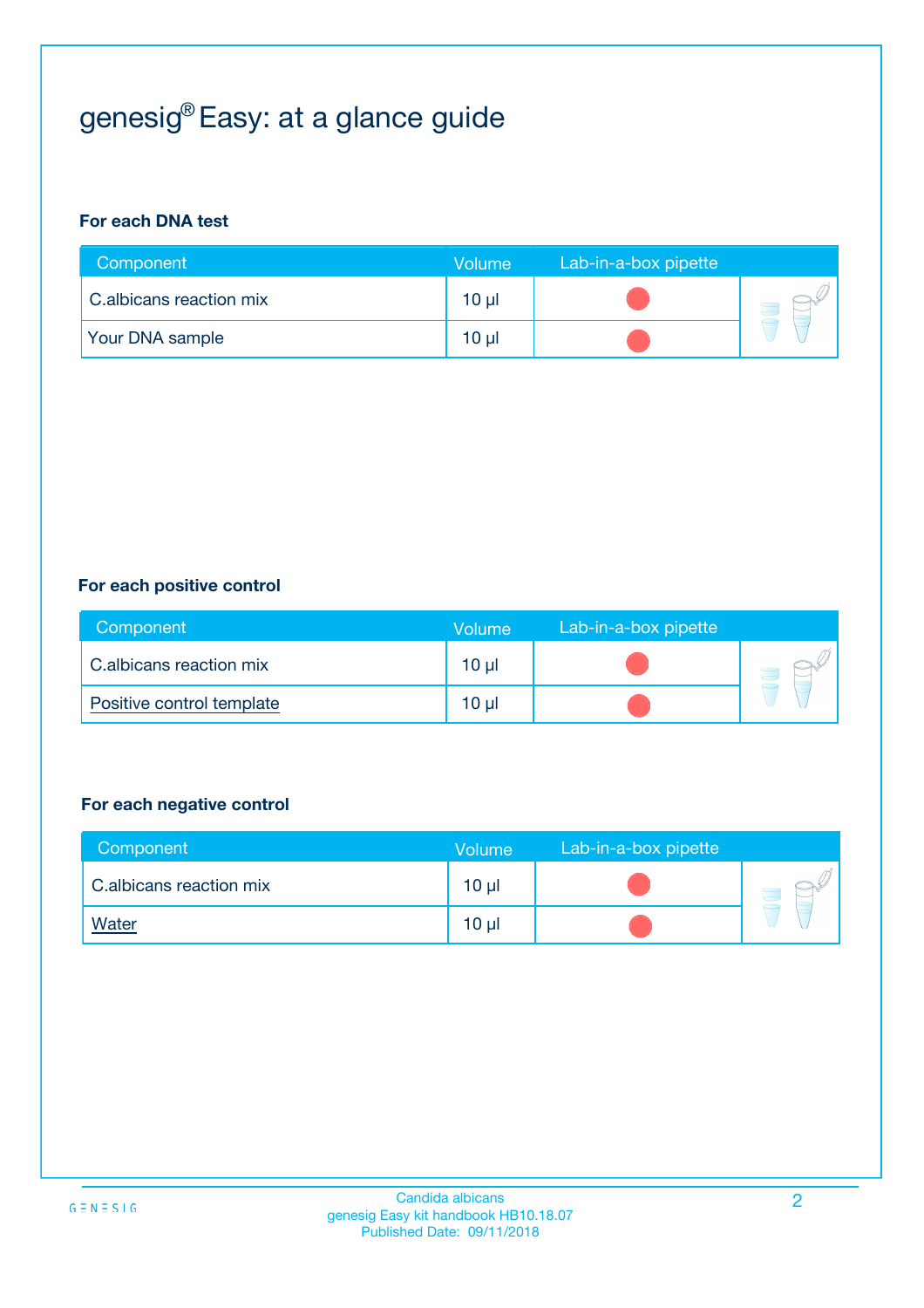# Kit Contents



# Reagents and equipment to be supplied by the user

#### **genesig® q16 instrument**

#### **genesig® Easy Extraction Kit**

This kit is designed to work well with all processes that yield high quality RNA and DNA but the genesig Easy extraction method is recommended for ease of use.

#### **genesig® Lab-In-A-Box**

The genesig Lab-In-A-Box contains all of the pipettes, tips and racks that you will need to use a genesig Easy kit. Alternatively if you already have these components and equipment these can be used instead.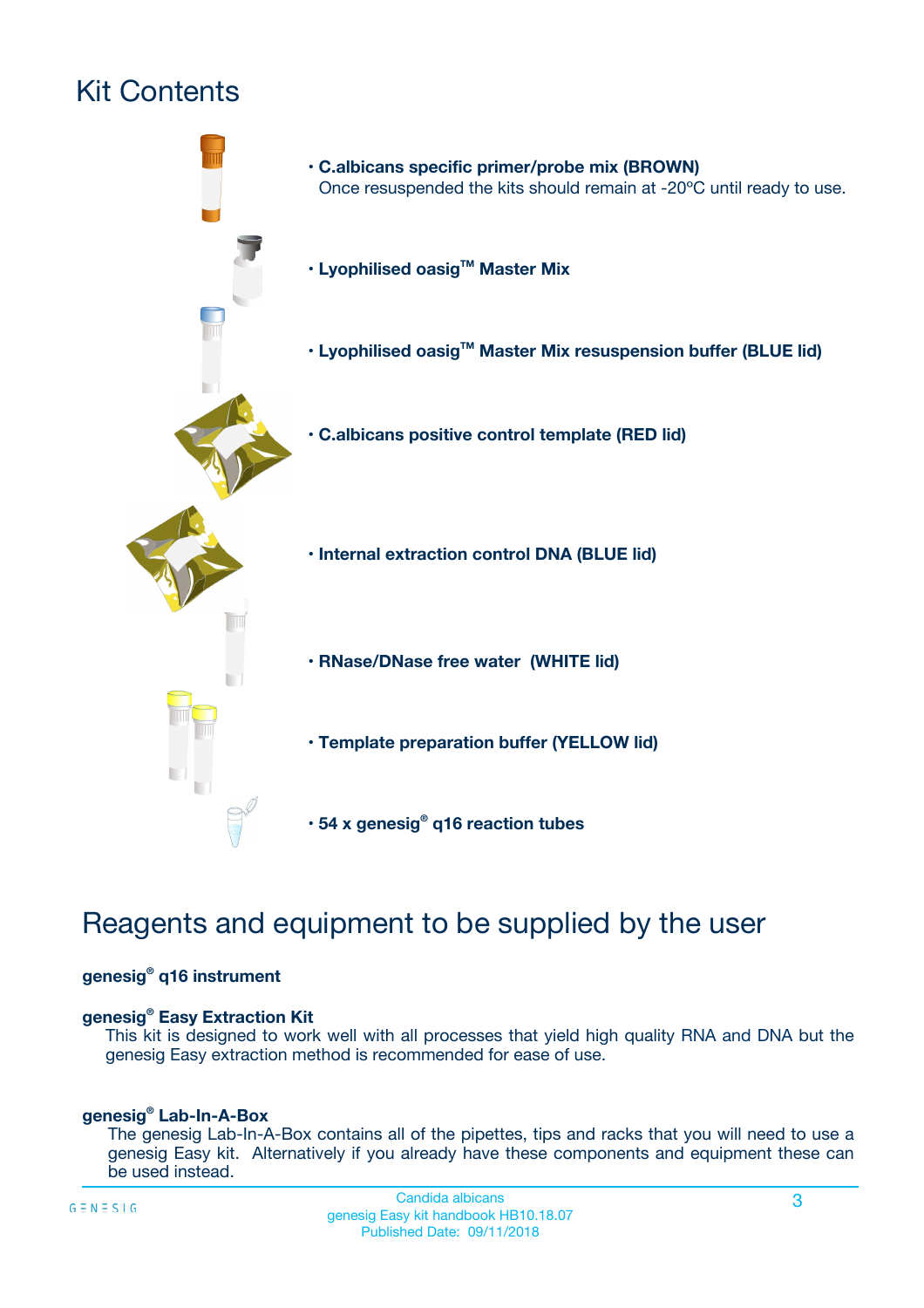# Step-by-step guide

### 1. Create your reaction mix



Use the blue pipette to transfer 500µl**\*** of the oasig Master Mix resuspension buffer into the tube of lyophilised oasig Master Mix and mix well by gently swirling. Then transfer all of that master mix into the brown tube labelled C.albicans primers/probe.

**\***Transfering 525µl of the oasig Master Mix resuspension buffer to your oasig Master Mix (instead of the 500µl recommended above) will enable you to take full advantage of the 50 reactions by accounting for volume losses during pipetting. In order to do so with the genesig Easy fixed volume pipettes use 1x blue, 2x red and 1x grey pipettes to make the total volume. Please be assured that this will not adversely affect the efficiency of the test.

Cap and shake tube to mix. A thorough shake is essential to ensure that all components are resuspended. **Failure to mix well can produce poor kit performance.**

Leave to stand for 5 minutes. Now your reaction mix is ready to use.

Store the reaction mix in the freezer from hereon.

#### Top tip

- Ensure that the reaction mix is mixed thoroughly before each use by shaking.
- Once resuspended do not expose genesig Easy kit to temperatures above -20°C for longer than 30 minutes at a time.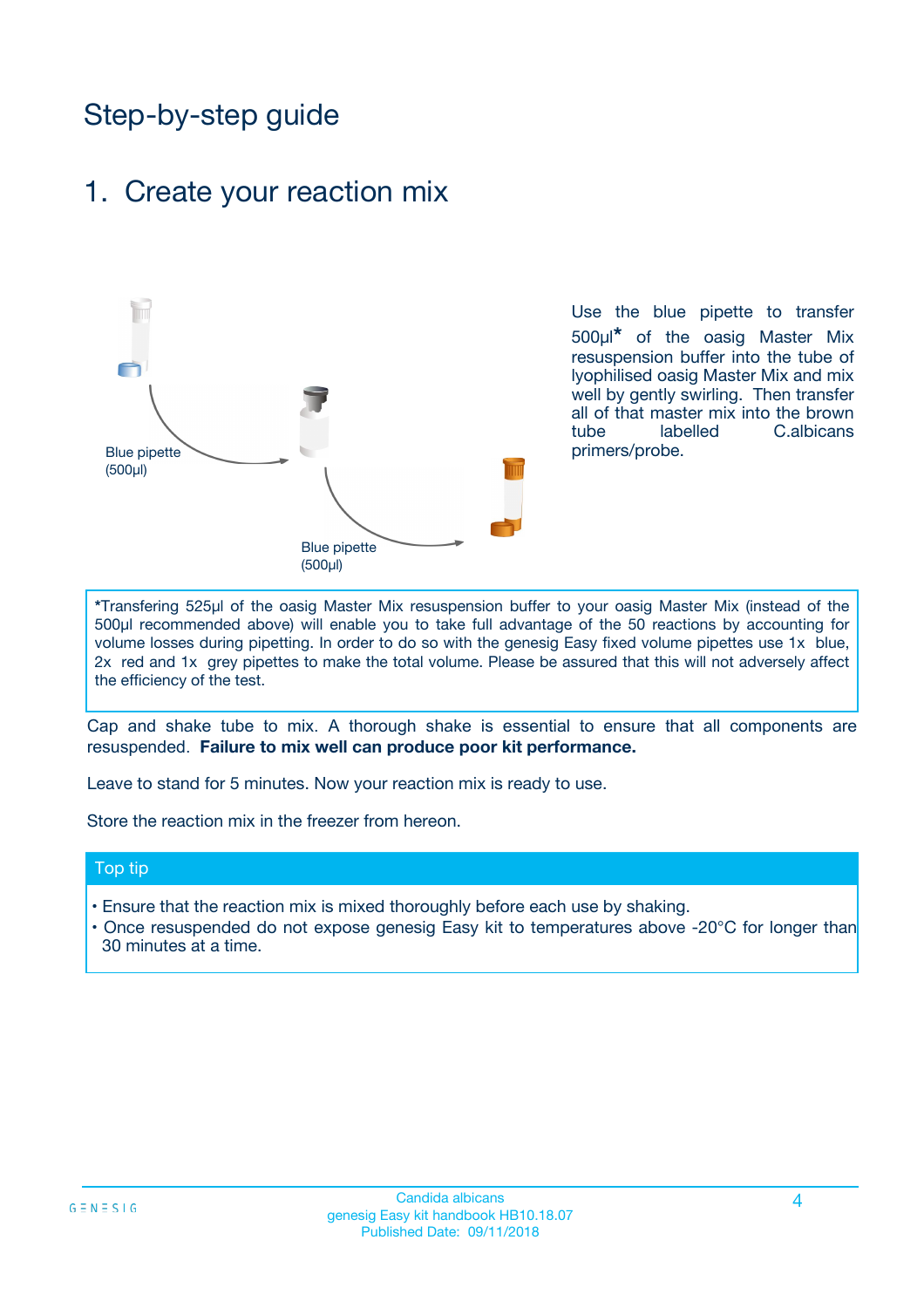# 2. Internal extraction control



Use the blue pipette to transfer 1000µl (2 x 500µl) of template preparation buffer into the Internal Extraction Control DNA tube. Cap and shake tube to mix.

Your kit contains Internal Extraction Control DNA. This is added to your biological sample at the beginning of the DNA extraction process. It is extracted along with the DNA from your target of interest. The q16 will detect the presence of this Internal Extraction Control DNA at the same time as your target. This is the ideal way to show that your DNA extraction process has been successful.

#### **If you are using an alternative extraction kit:**

Use the red pipette to transfer 10µl of Internal Extraction Control DNA to your sample **after** the lysis buffer has been added then follow the rest of the extraction protocol.

#### **If you are using samples that have already been extracted:**

Use the grey pipette to transfer 5µl of Internal Extraction Control DNA to your extracted sample.

### 3. Add reaction mix to all reaction tubes



For every reaction to be run, use the red pipette to add 10µl of your C.albicans reaction mix to every tube.

#### Top tip

- Always pipette the reaction mix directly into the bottom of the tube.
- You can label the tube lids to aid your reaction setup but avoid labelling tube sides.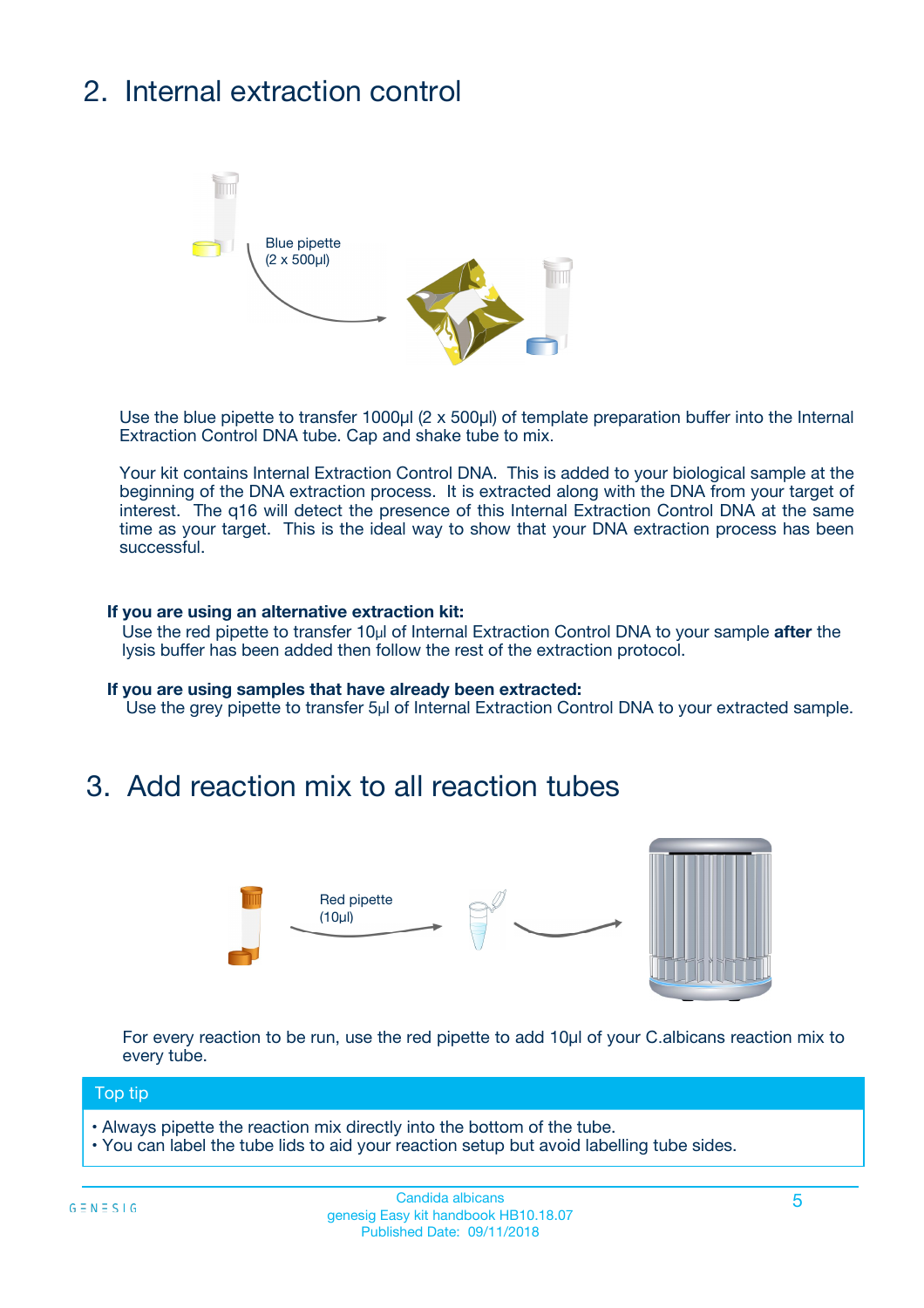### 4. Negative control



For each test you will require a negative control. Instead of DNA, water is used. This sample should typically prove negative thus proving that all of your positive samples really are positive.

To create a negative control reaction simply use the red pipette to add 10µl of the water to the required reaction tubes. Close these tubes after adding the water.

Because some genesig kit targets are common in the environment you may occasionally see a "late" signal in the negative control. The q16 software will take this into account accordingly.

#### Top tip

**•** Always add the water to the side of the tube to reduce the introduction of bubbles.

### 5. Set up a test



For each sample you wish to analyse, use the red pipette to add 10µl of your DNA sample to the required reaction tubes. Close these tubes after adding the sample. Always change pipette tips between samples.

#### Top tip

**•** Always add the DNA sample to the side of the tube to reduce the introduction of bubbles.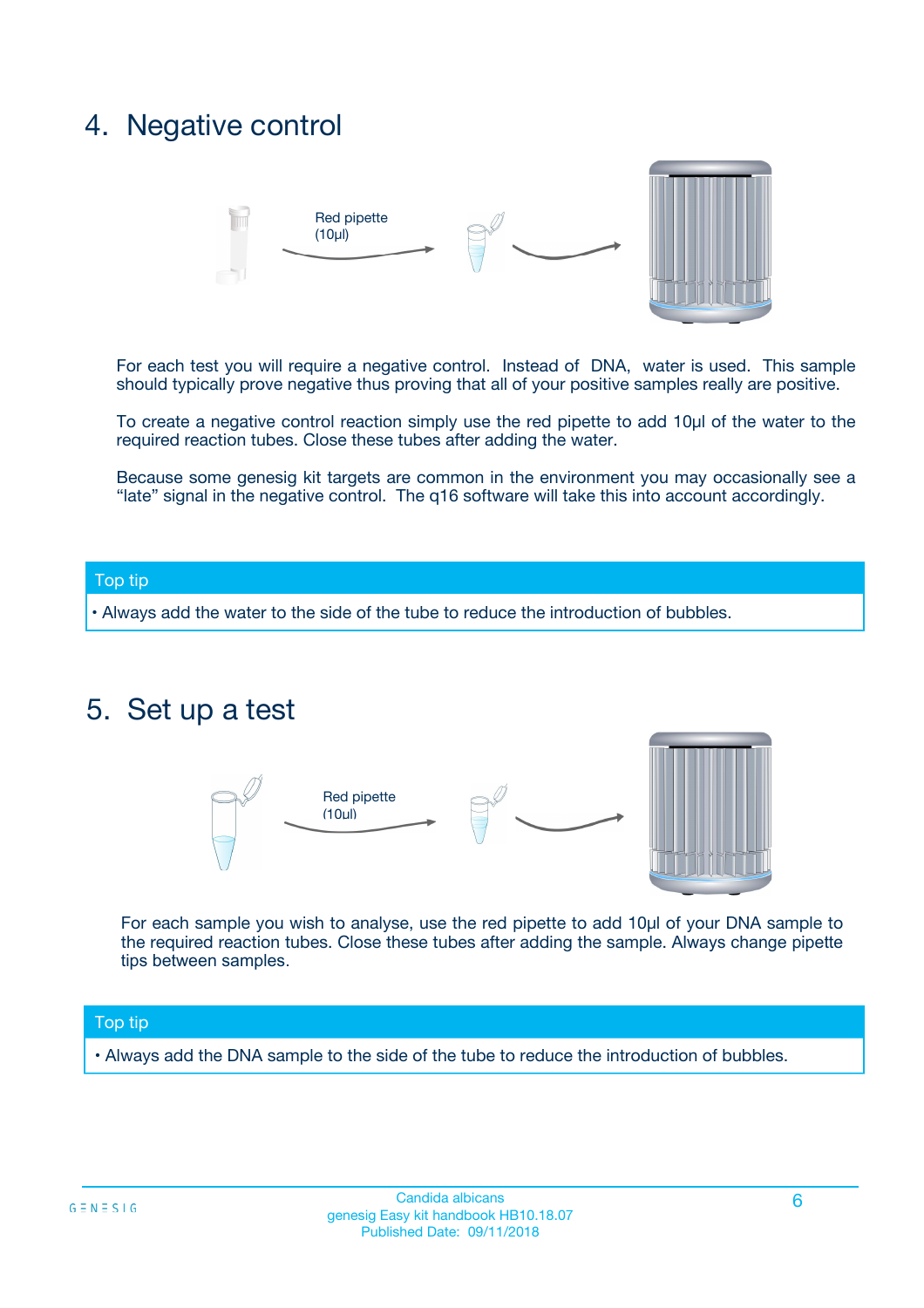### 6. Positive control



Use the blue pipette to transfer 1000µl (2 x 500µl) of template preparation buffer into the positive control template tube. Cap and shake tube to mix.

Each time you run a test you will require a positive control. This is a small portion of DNA from your target of interest. It serves two purposes:

1. It will always test positive so it shows that everything is working as it should be.

2. The q16 software knows how much DNA is present in the positive control. So it can automatically compare your sample of interest with the positive control to calculate the amount of target DNA in your sample.

To create a positive control reaction, simply use 10µl of the positive control instead of your DNA sample.



Take great care when setting up your positive control. The positive control template has the potential to give you a false positive signal in your other samples. Set positive controls up last after all other sample tubes are closed. Always change pipette tips between samples. You may even choose to set up positive controls in a separate room.

#### Top tip

**•** Always add the positive control to the side of the tube to reduce the introduction of bubbles.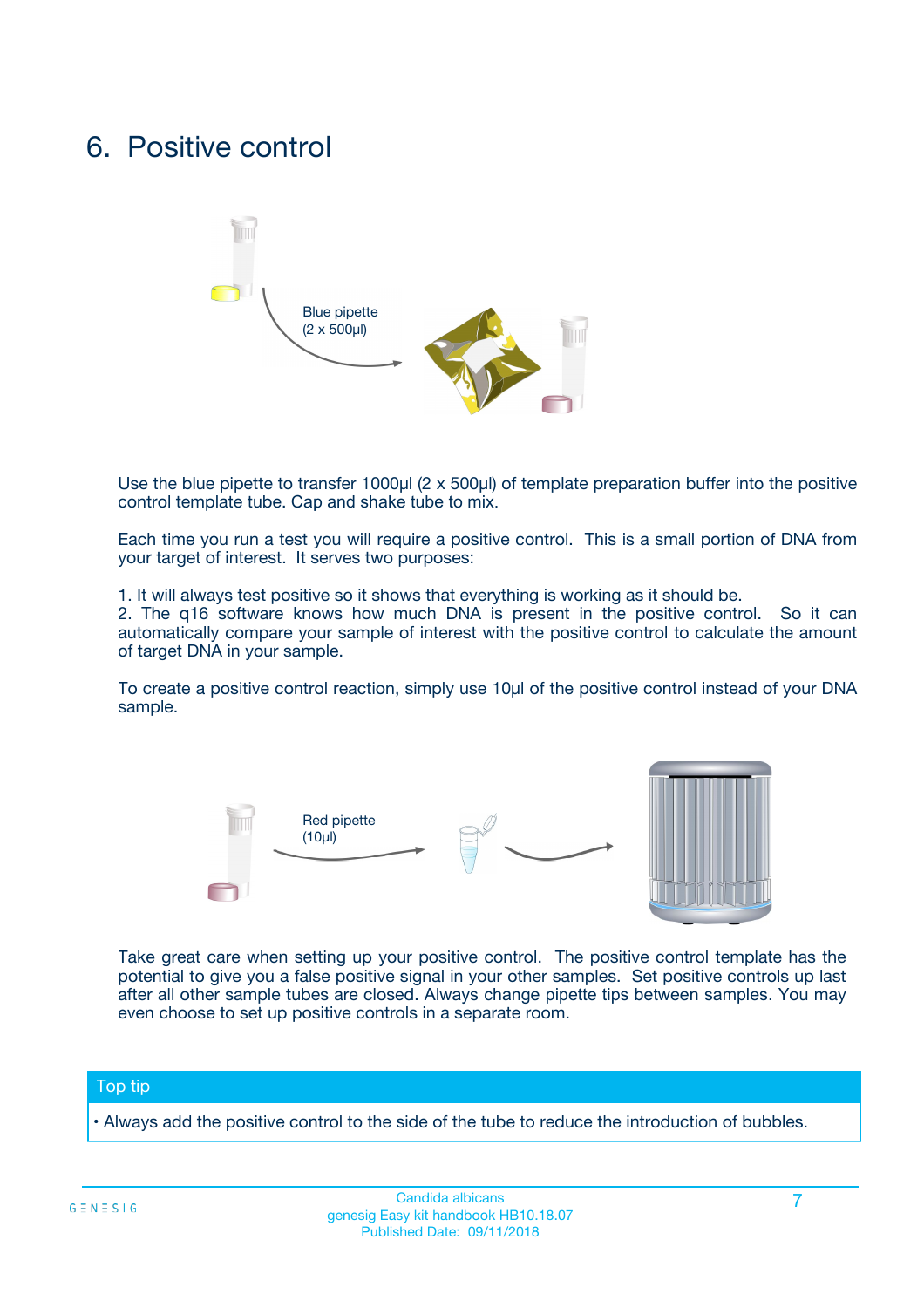# 7. Running the test

Place the tubes into the correct positions in your q16 as defined by the software, this may include positioning of empty tubes to ensure that the q16 lid is balanced. The run can then be started.

| qenesig q16 PCR software - 1.2                                               |                                   | $\Box$                                                                                          |
|------------------------------------------------------------------------------|-----------------------------------|-------------------------------------------------------------------------------------------------|
| $\vert \cdot \vert$<br>Unsaved (New Experiment 2<br><b>Open Experiments:</b> | <b>D</b> Open<br>R <sub>New</sub> | Save<br>Save As<br><b>C</b> Close<br><b>&amp; Configuration</b><br>$G \equiv N \equiv S \mid G$ |
| <b>Setup</b><br><b>Results</b><br>Stages:                                    |                                   |                                                                                                 |
| <b>Notes</b>                                                                 | <b>Samples</b>                    | <b>Tests</b>                                                                                    |
| <b>Name and Details</b>                                                      | Name<br>Color                     | Note<br>Color<br>Note<br>Name                                                                   |
| New Experiment 2017-10-26 11:06                                              | Sample 1                          | ÷<br>条<br>Test 1                                                                                |
| Kit type: genesig® Easy Target Detection kit                                 | Sample 2                          |                                                                                                 |
| Instrument Id.:                                                              | Sample 3                          | $\qquad \qquad \blacksquare$<br>$\qquad \qquad \blacksquare$                                    |
| <b>Run Completion Time:</b>                                                  | Sample 4                          |                                                                                                 |
| <b>Notes</b><br><b>A</b><br>$\overline{\mathbf v}$                           | Sample 5                          | ♦<br>4<br>÷<br>₩                                                                                |
| <b>Well Contents</b>                                                         |                                   | <b>Run</b>                                                                                      |
| Pos.<br>Test                                                                 | Sample                            | <b>Run Status</b>                                                                               |
| Test 1<br>$\blacktriangleleft$                                               | Negative Control                  | $\blacktriangle$                                                                                |
| $\overline{2}$<br>Test 1                                                     | <b>Positive Control</b>           |                                                                                                 |
| $\overline{\mathbf{3}}$<br>Test 1                                            | Sample 1                          | Show full log                                                                                   |
| Test 1<br>4                                                                  | Sample 2                          |                                                                                                 |
| 5<br>Test 1                                                                  | Sample 3                          | <b>Run Control</b>                                                                              |
| Test 1<br>6                                                                  | Sample 4                          |                                                                                                 |
| $\overline{7}$<br>Test 1                                                     | Sample 5                          |                                                                                                 |
| 8                                                                            |                                   | $\triangleright$ Start Run<br>Abort Run                                                         |
| <b>JOD FURTY TUDE TO BUILDED IN</b>                                          |                                   | $\overline{\mathbf{v}}$                                                                         |

#### Top tip

- Before loading tubes into the q16, check for bubbles! Flick the bottom of the tubes to remove any bubbles that may have formed during the test setup.
- Apply centrifugal force with a sharp wrist action to ensure all solution is at the bottom of the reaction tube.
- When repeating a test you can use a previous file as a template by clicking 'open' then selecting File name > Files of Type > Experiment file as template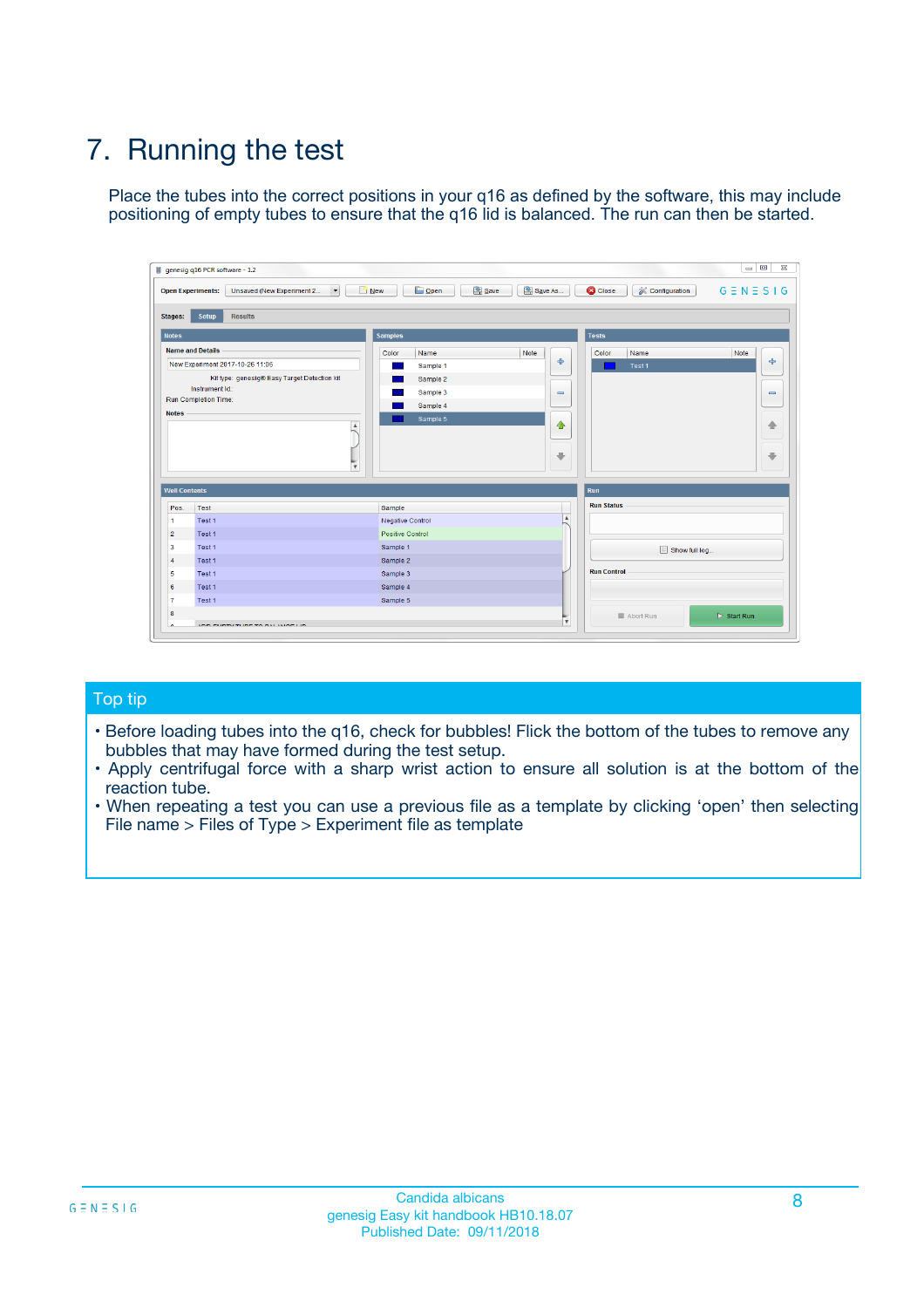### What do my results mean?

Analysis of your data is carried out automatically by the genesig q16. The following information is designed to help you fully understand a result or to troubleshoot:

### "Positive"

#### **Explanation**

Your sample has produced a positive result. Your target of interest is present and you can use the reported quantity.

"Negative"

#### **Explanation**

Your sample has produced a negative result. The target is not present in your sample.

### "Test contaminated"

#### **Explanation**

The Negative Control should be completely free of any DNA. If you see this error message it means that at some point during the setup, the Negative Control has been contaminated with DNA and has given a positive signal. This contamination has invalidated the test. The Positive Control and your test samples are both possible sources of contaminating DNA. The genesig q16 reaction tubes from previous runs will also contain very high amounts of DNA so it is important that these are carefully disposed of after the run is completed and NEVER OPENED. It may be the case that your kits have become contaminated which will lead to the same problem occurring repeatedly.

#### **Solutions**

1. Clean your working area using a commercial DNA remover solution to ensure the area is DNA free at the start of your run and re-run the test

2. If the problem persists then the kit has become contaminated and it will have to be discarded and replaced with a new kit. When you open the new kit, run a simple test to show that changing the kit has solved the problem. Prepare a test which includes only the Positive Control, the Negative Control and one 'mock sample'. For the 'mock sample' add water instead of any sample DNA. The result for the Negative Control and the mock sample should be negative indicating that contamination is no longer present.

#### **Preventive action**

An ideal lab set-up has a 'Clean area' where the test reagents are prepared and a 'sample area' where DNA samples and the Positive Control template are handled. The best workflow involves setting up all the test components (excluding the positive control template) in the clean area and then moving the tests to the sample area for sample and Positive Control addition. If this method is followed then the kit components are always kept away from possible sources of contamination. For extra security the Negative Control can be completely prepared and sealed in the clean area. All work areas should be decontaminated regularly with DNA remover.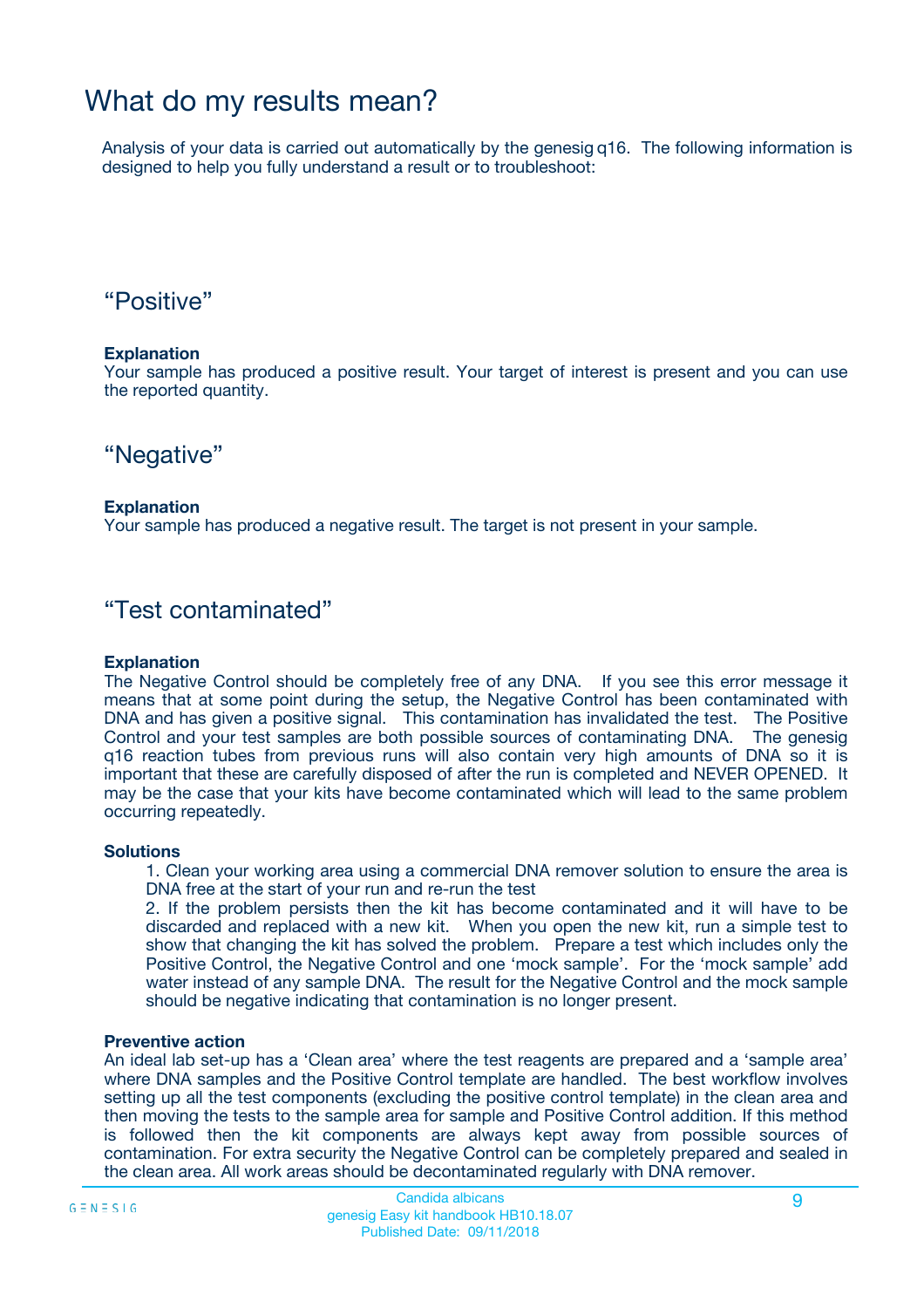### "Sample preparation failed"

#### **Explanation**

The test has failed because the quality of the sample was not high enough. The Internal Extraction Control component identifies whether the sample has been prepared correctly and is of suitable quality. This error message means that this quality control test has failed and the sample quality is not high enough for analysis.

#### **Solutions**

1. Check the sample preparation protocol for any user errors then repeat.

2. Poor quality samples can result from overloading the sample preparation protocol with too much starting material. Try reducing the amount of starting material then repeat.

3. Failing to add the Internal extraction Control DNA to your sample during the sample preparation protocol can also lead to a reported result of "sample preparation failed". Ensure that this step has not been overlooked or forgotten. If your samples are derived from an archive store or from a process separate from your genesig Easy extraction kit; you must add 5µl of Internal Extraction Control DNA into each 0.5ml of your sample to make it suitable for use on the q16.

### "Positive result, poor quality sample"

#### **Explanation**

The test is positive so if you are only interested in obtaining a 'present or absent' answer for your sample then your result is reliable. However, the test contains an Internal Extraction Control component that identifies if the sample is of high quality. This quality control test has failed and the sample is not therefore of high enough quality to accurately calculate the exact copy number of DNA present. If you require quantitative information for your sample then proceed with the solutions below.

#### **Solution**

For appropriate solutions, read the "Sample preparation failed" section of this handbook.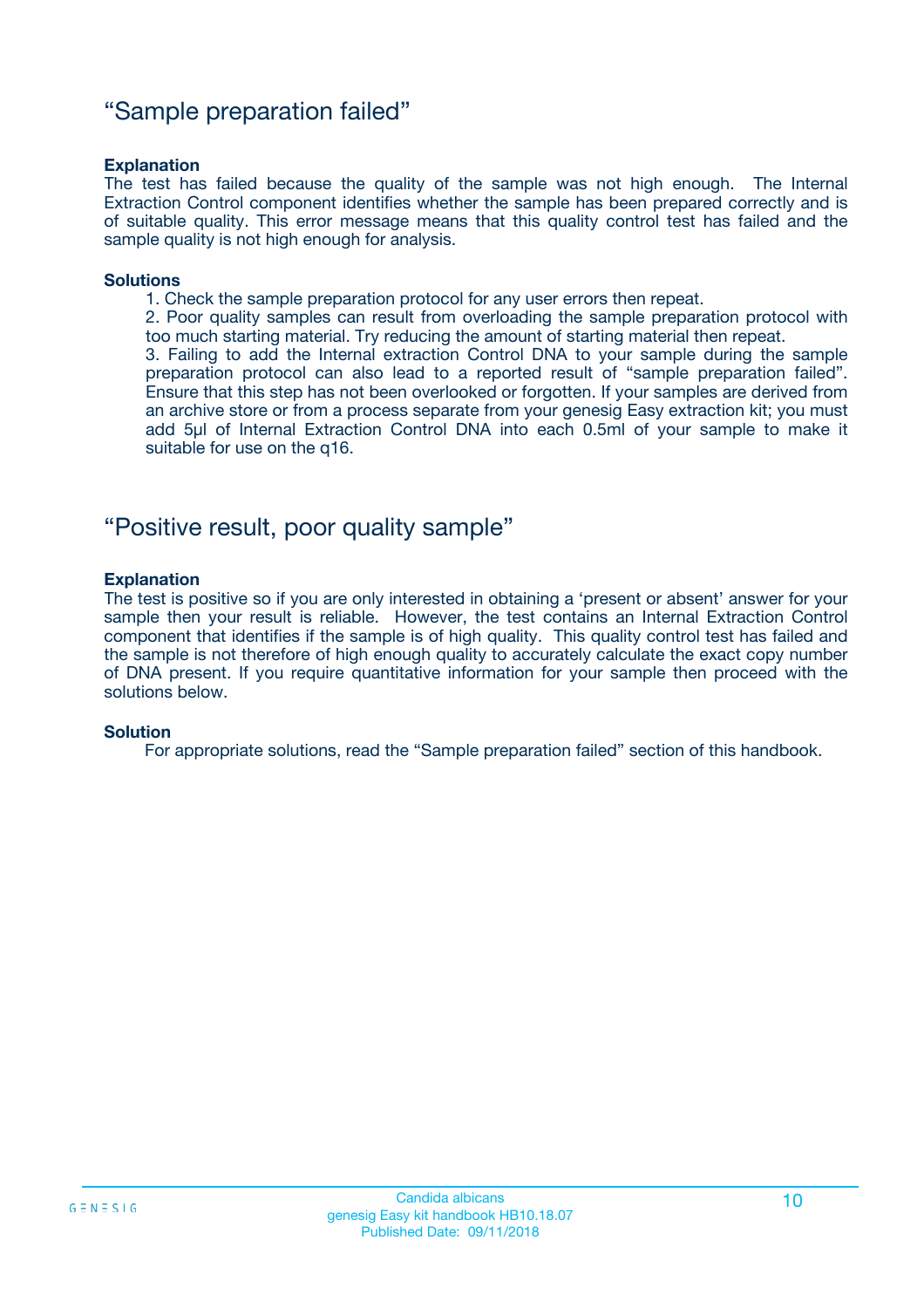### "Test failed"

#### **Explanation**

The test has failed because the Positive Control has not worked. The Positive Control is present to show that all aspects of the test are working correctly together. When this control test fails, the test as a whole is invalidated. This finding indicates that a problem has occurred in the reaction set-up part of the experiment and has nothing to do with sample preparation.

#### **Solutions**

- 1. Check the entire workflow and test set-up to look for any user errors, then repeat the test e.g. have the right colour pipettes and solutions been used with the correct tubes?
- 2. Ensure the positive and negative controls are inserted into the correct wells of your q16.

3. A component of the test may have 'gone off' due to handing errors, incorrect storage or exceeding the shelf life. When you open a new kit, run a simple test to show that changing the kit has solved the problem. Prepare a test which includes only the Positive Control, the Negative Control and one 'mock sample'. For the 'mock sample' add internal control template instead of any sample DNA. If the Positive Control works, the mock sample will now be called as a negative result.

### "Test failed and is contaminated"

#### **Explanation**

The Positive Control is indicating test failure, and the Negative Control is indicating test contamination. Please read the "Test Failed" and "Test contamination" sections of this technical support handbook for a further explanation.

#### **Solution**

For appropriate solutions, read both the "Test failed" and "Test contaminated" sections of this handbook.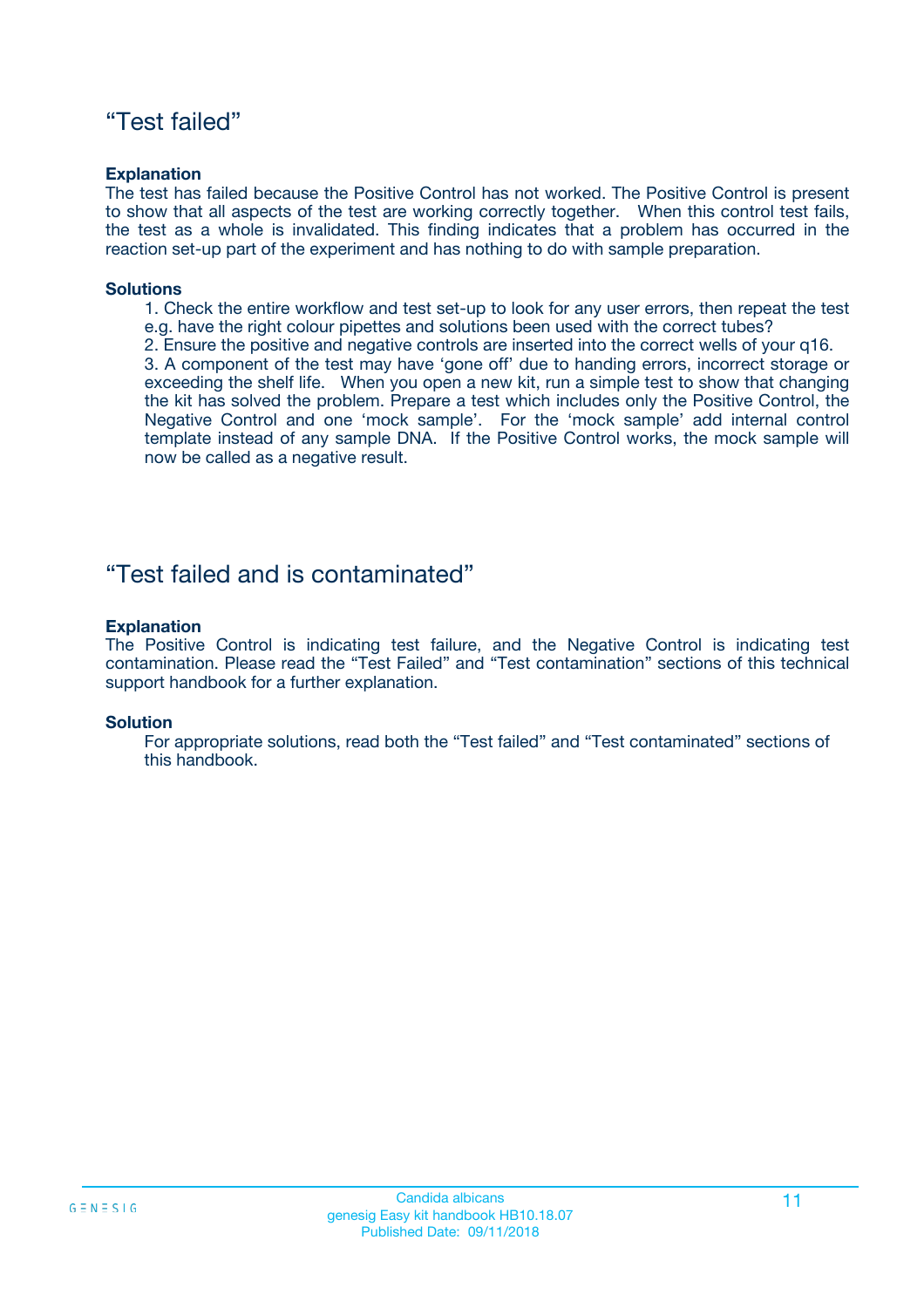# Candida albicans

Candida albicans is a single-celled, diploid fungus and is part of the natural human gut flora but as an opportunistic pathogen can also cause oral and genital infections.

C. albicans, which is present in around 80% of the population without causing infection, can change from a unicellular organism to a pathogenic, multi-cellular, filamentous form. In the commensal form, the fungus lives in the gastro-intestinal tract and growth is regulated by other microorganisms as well as the host immune system. The change between these forms, known as phenotypic switching may be regulated by differential gene expression and regulation of certain transcription factors. Ultimately, the phenotypic switching to the multi-cellular form allows penetration of the mucosal membrane by which infection occurs.

Infection by C. albicans causes Candidiasis, which can be either superficial or systemic, causing life threatening disease. Superficial infections cause symptoms such as itching and irritation which can usually be cleared by using anti-fungal drugs. However, in immuno-suppressed individuals systemic infection occurs when the fungus penetrates the mucosal membrane of the gut subsequently allowing release of toxins into the bloodstream. Initially the infection presents with symptoms such as indigestion, nausea, heartburn, constipation and/or diarrhea. As the infection progresses and the fungus enters the blood stream, symptoms such as depression, lethargy, and muscle aches.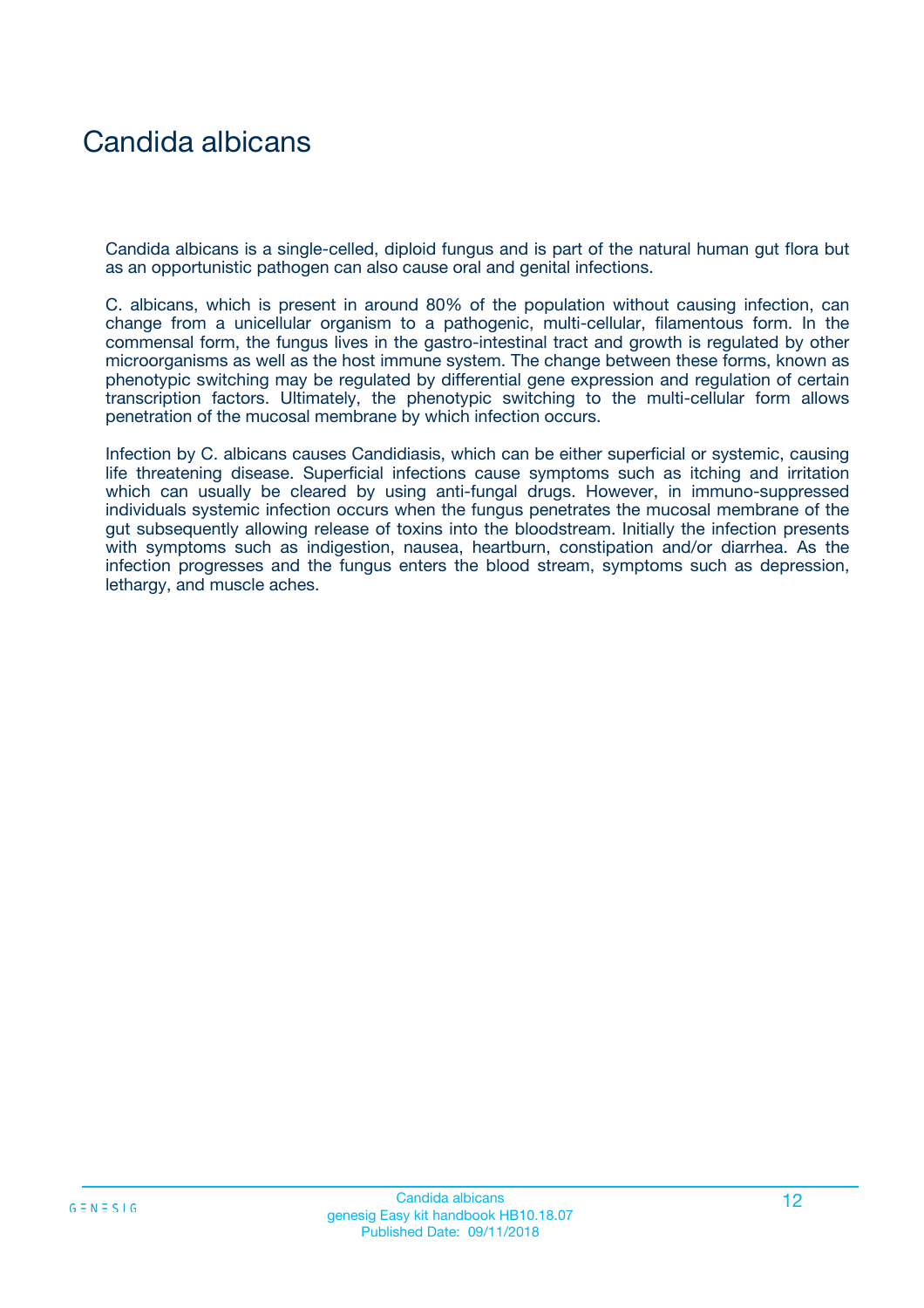# **Specificity**

The Primerdesign genesig Kit for Candida albicans (C.albicans) genomes is designed for the in vitro quantification of C.albicans genomes. The kit is designed to have a broad detection profile. Specifically, the primers represent 100% homology with over 95% of the NCBI database reference sequences available at the time of design.

The dynamics of genetic variation means that new sequence information may become available after the initial design. Primerdesign periodically reviews the detection profiles of our kits and when required releases new versions.

The C.albicans primers have been designed for the specific and exclusive in vitro quantification of all C. albicans isolates and do not detect other Candida species. The target sequence (RPR1) has previously been shown to be a good genetic marker for C. albicans in other real time PCR based studies (Innings A et.al 2007). The primers and probe sequences in this kit have 100% homology with over 95% of reference sequences contained in the NCBI database.

If you require further information, or have a specific question about the detection profile of this kit then please send an e.mail to enquiry@primerdesign.co.uk and our bioinformatics team will answer your question.